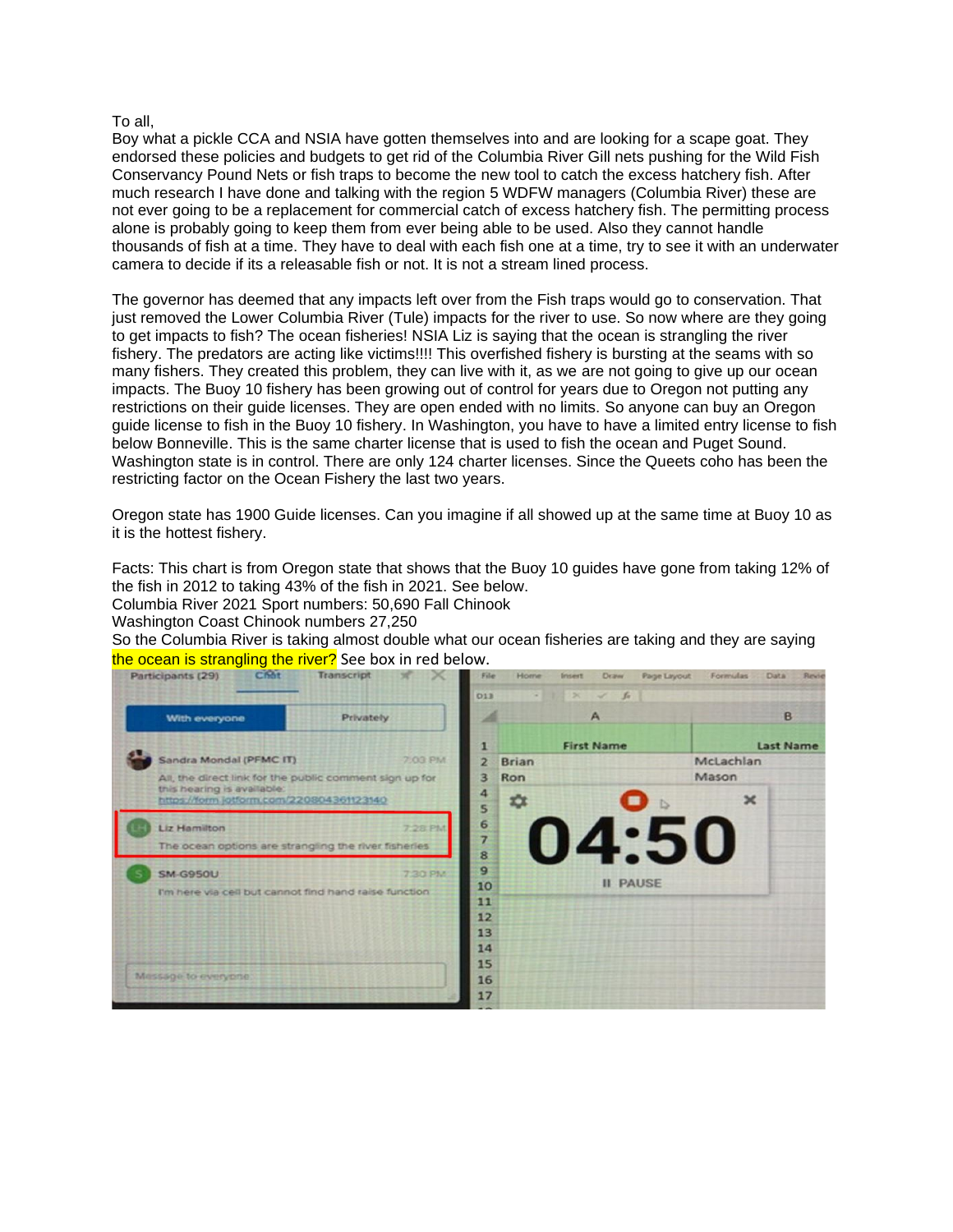



Interim Deputy Administrator | Marine and Columbia R Fish Division | Oregon Department of Fish and Wildlife 4034 Fairview Industrial Drive SE: Salem, OR 97302 (503) 947-6209 | John.A.North@odfw.oregon.gov

Now take into account that this fishery has gone over its Tule impacts for the last two years and used them from the Westport fishery as we have had the Queets limitations keeping us from using our impacts. This year the restrictions of the Queets are gone and we should be able to start right out of the gate at 7 days a week. Our ocean fishery in Westport has used restriction to 5 days a week to be able to manage our season to play out till the end to not go over our impacts, then add 7 days a week or 2 fish limit as we can. Now we plan on using our impacts and fish like we have been waiting for. But they are asking for the ocean to give up impacts so they can use them. The ocean alternative one is set at 3.8% ocean tule impacts. This is for the entire ocean fishery. and its 10.1% in the river and they want more? The river gets the largest impacts and yet they want to take more from us.

Now getting back to this budget it reestablishes the Washington academy of sciences back in to make a new set of guide lines/oversite when all of that is already written into the Columbia River Compact and is breaking it. This is a well written letter below from friend that works on the Columbia River fisheries and is very intelligent.

**"We have been working on the buyback proviso and it's associated allocation language but not on the Academy of Science section**. Besides the fact that it's basically just another way to attack the current fishery, *they are ignoring the fact that the mortality rates aren't WDFW rates, they are the rates approved by the Technical Advisory Committee of the CR Compact, which is made up of Federal, State and Tribal biologists. They are the ones that set those rates, not WDFW. To suggest that the legislature would determine the correct rates based on what the hacks at the WAS says would be breaking the Compact. It's one thing to set impact sharing, another to challenge the mortality rates. But it sounds like it's right out of the WFC playbook. Another misguided waste of money,* brought to you by our leadership in Olympia."

This budget proviso if passed is going to set us back way further than HSRG did. These politicians they are working over are way over their heads and this is dangerous for us to keep fishing in the ocean. This is why we have to ask for the budget proviso to be